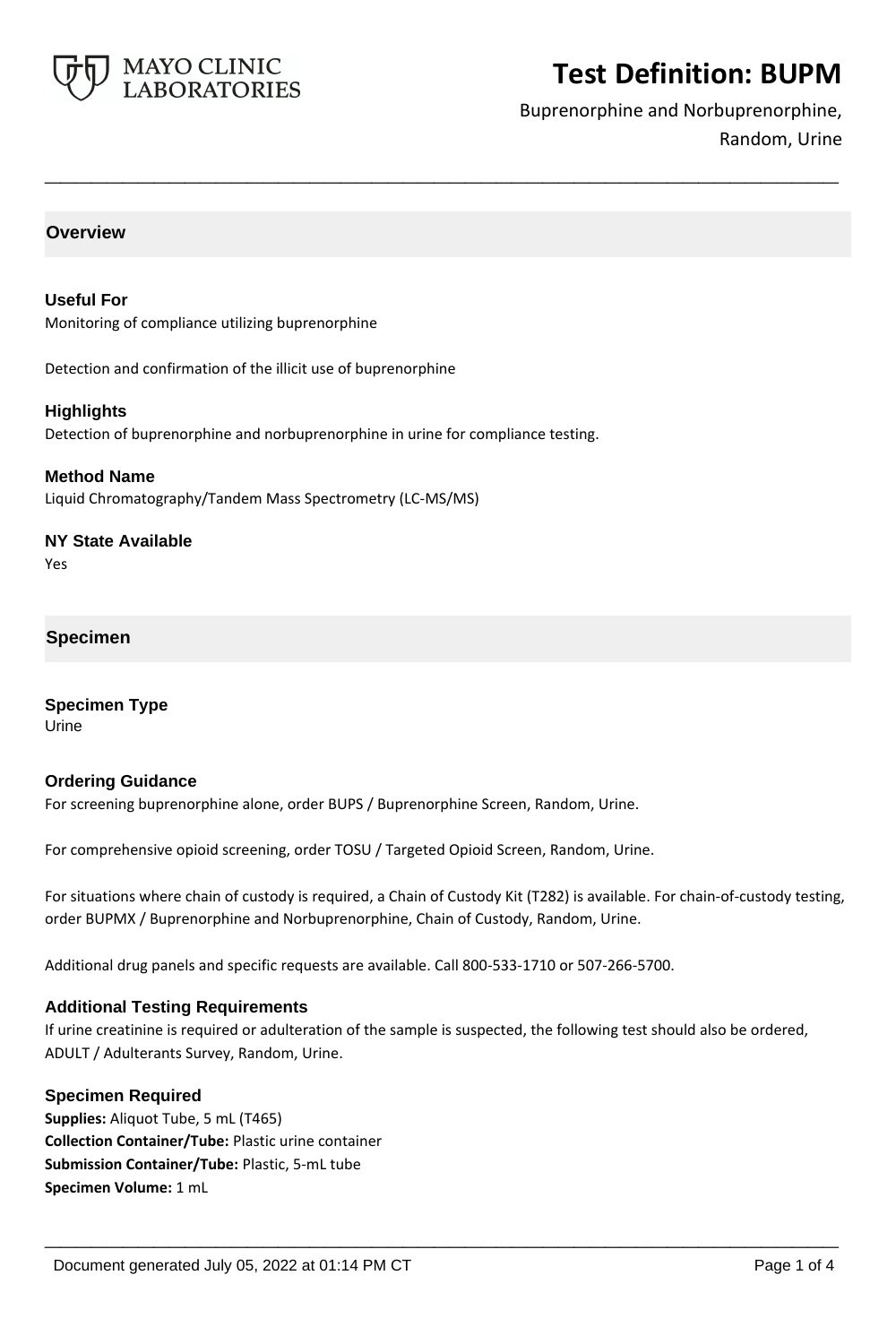

Buprenorphine and Norbuprenorphine, Random, Urine

#### **Collection Instructions:**

- 1. Collect a random urine specimen.
- 2. No preservative

#### **Additional Information:**

- 1. No specimen substitutions.
- 2. STAT requests are **not accepted** for this test.
- 3. Submitting <1 mL will compromise our ability to perform all necessary testing.

#### **Forms**

If not ordering electronically, complete, print, and send a **[Therapeutics Test Request](https://www.mayocliniclabs.com/it-mmfiles/Therapeutics-Requisition-Request-Form_MC0767-19.pdf)** (T831) with the specimen.

**\_\_\_\_\_\_\_\_\_\_\_\_\_\_\_\_\_\_\_\_\_\_\_\_\_\_\_\_\_\_\_\_\_\_\_\_\_\_\_\_\_\_\_\_\_\_\_\_\_\_\_**

#### **Specimen Minimum Volume**

0.5 mL

#### **Reject Due To**

| Gross hemolysis | OK |
|-----------------|----|
| Gross icterus   | OK |

#### **Specimen Stability Information**

| <b>Specimen Type</b> | <b>Temperature</b>       | <b>Time</b> | <b>Special Container</b> |
|----------------------|--------------------------|-------------|--------------------------|
| Urine                | Refrigerated (preferred) | 14 days     |                          |
|                      | Ambient                  | 14 days     |                          |
|                      | Frozen                   | 14 days     |                          |

#### **Clinical & Interpretive**

#### **Clinical Information**

Clinically, buprenorphine is utilized as a substitution therapy for opioid dependence and as an analgesic. Buprenorphine is a partial agonist of the mu-opioid receptor. These mu binding sites are discretely distributed in the human brain, spinal cord, and other tissue. The clinical effects of mu receptor agonists are sedation, euphoria, respiratory depression, and analgesia. As a partial mu receptor agonist, buprenorphine's clinical effects are decreased, giving buprenorphine a wider safety margin.(1) Buprenorphine has a prolonged duration of activity. The combination of decreased clinical effects and prolonged activity gives buprenorphine the added advantage of a delayed and decreased withdrawal syndrome, compared to other opioids.(1) Compared to morphine, buprenorphine is 25 to 40 times more potent.(1) As with any opioid, abuse is always a concern. To reduce illicit use of buprenorphine, it is available mixed with naloxone in a ratio of 4:1. When the combination is taken as prescribed, only small amounts of naloxone will be absorbed. However, if the combination is transformed into the injectable form, naloxone then acts as an opioid receptor antagonist.

Buprenorphine is metabolized through N-dealkylation to norbuprenorphine through cytochrome P450 3A4. Both parent and metabolite then undergo glucuronidation. Norbuprenorphine is an active metabolite possessing one-fifth of the potency of its parent. The glucuronide metabolites are inactive.(1)

**\_\_\_\_\_\_\_\_\_\_\_\_\_\_\_\_\_\_\_\_\_\_\_\_\_\_\_\_\_\_\_\_\_\_\_\_\_\_\_\_\_\_\_\_\_\_\_\_\_\_\_**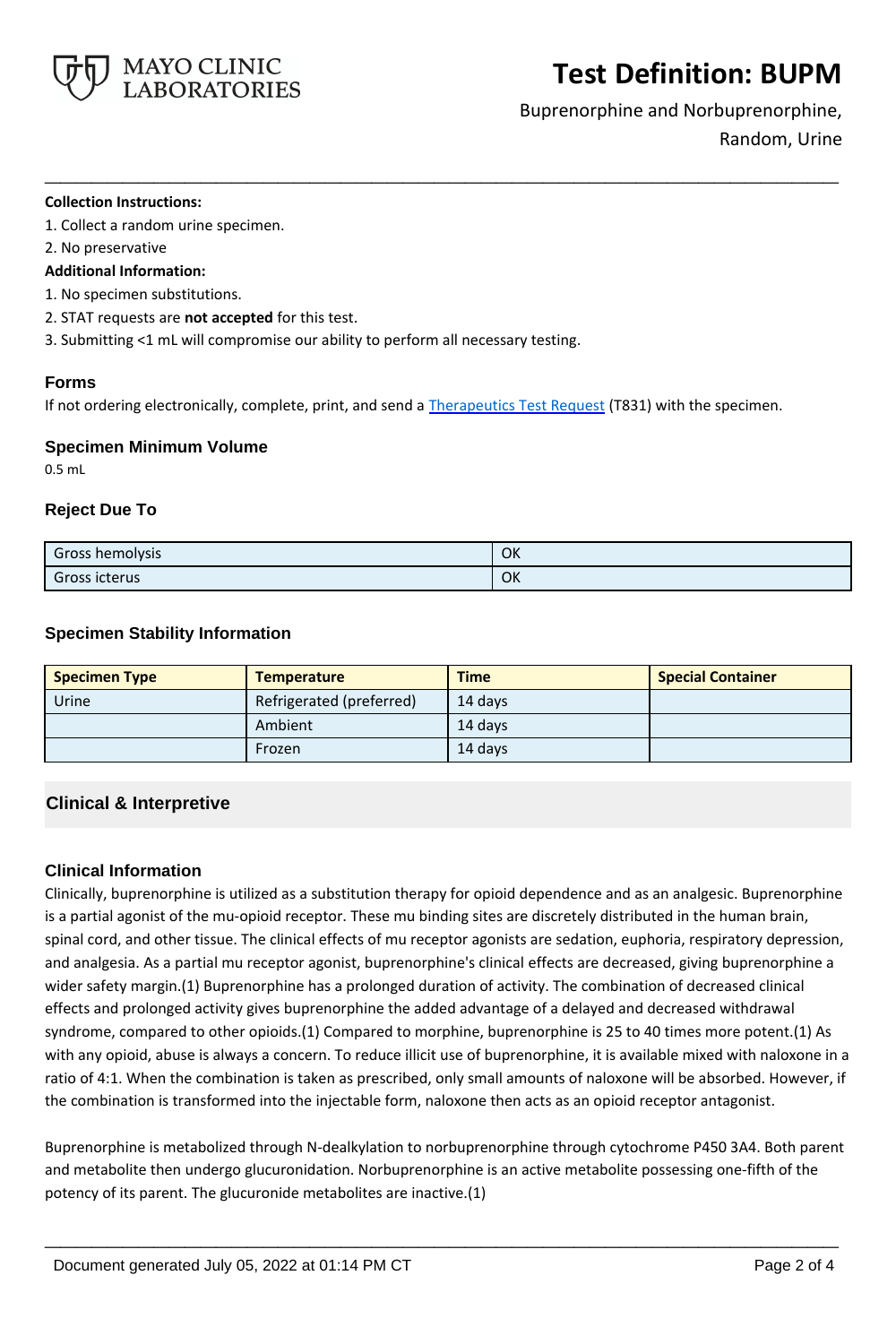

Buprenorphine and Norbuprenorphine, Random, Urine

The primary clinical utility of quantification of buprenorphine in urine is to identify patients that have strayed from opioid dependence therapy.

**\_\_\_\_\_\_\_\_\_\_\_\_\_\_\_\_\_\_\_\_\_\_\_\_\_\_\_\_\_\_\_\_\_\_\_\_\_\_\_\_\_\_\_\_\_\_\_\_\_\_\_**

#### **Reference Values**

Negative

Cutoff concentrations: Buprenorphine: 5.0 ng/mL Norbuprenorphine: 2.5 ng/mL

#### **Interpretation**

The presence of buprenorphine above 5.0 ng/mL or norbuprenorphine above 2.5 ng/mL is a strong indicator that the patient has used buprenorphine.

#### **Cautions**

Urine concentrations do not correlate well with serum drug levels and are not intended for therapeutic drug management.

#### **Clinical Reference**

1. Elkader A, Spuroule B: Buprenorphine: clinical pharmacokinetics in the treatment of opioid dependence. Clin Pharmacokinet. 2005;44(7):661-680

2. Grimm D, Pauly E, Poschl J, Linderkamp O, Skopp G: Buprenorphine and norbuprenorphine concentrations in human breast milk samples determined by liquid chromatography-tandem mass spectrometry. Ther Drug Monit. 2005 Aug;27(4):526-530

3. Kacinko SL, Shakleya DM, Huestis MA: Validation and application of a method for the determination of buprenorphine, norbuprenorphine, and their glucuronide conjugates in human meconium. Anal Chem. 2008 Jan 1;80(1):246-252

4. Concheiro M, Shakleya DM, Huestis MA: Simultaneous quantification buprenorphine, norbuprenorphine, buprenorphine-glucuronide and norbuprenorphine-glucuronide in human umbilical cord by liquid chromatography tandem mass spectrometry. Forensic Sci Int. 2009 Jul 1;188(1-3):144-151

5. Langman LJ, Bechtel LK, Meier BM, Holstege C: Clinical toxicology. In: Rifai N, Horvath AR, Wittwer CT, eds. Tietz Textbook of Clinical Chemistry and Molecular Diagnostics. 6th ed. Elsevier; 2018:832-887

6. Baselt RC: Disposition of Toxic Drugs and Chemicals in Man. 10th ed. Biomedical Publications; 2014:2211

## **Performance**

#### **Method Description**

Buprenorphine and its major metabolite (norbuprenorphine) are liberated from conjugation by enzyme hydrolysis. Acetonitrile is added to the sample and an aliquot of the supernatant is diluted with water. Analysis is performed by liquid chromatography-mass spectrometry/mass spectrometry using multiple reaction monitoring.(Unpublished Mayo method)

**\_\_\_\_\_\_\_\_\_\_\_\_\_\_\_\_\_\_\_\_\_\_\_\_\_\_\_\_\_\_\_\_\_\_\_\_\_\_\_\_\_\_\_\_\_\_\_\_\_\_\_**